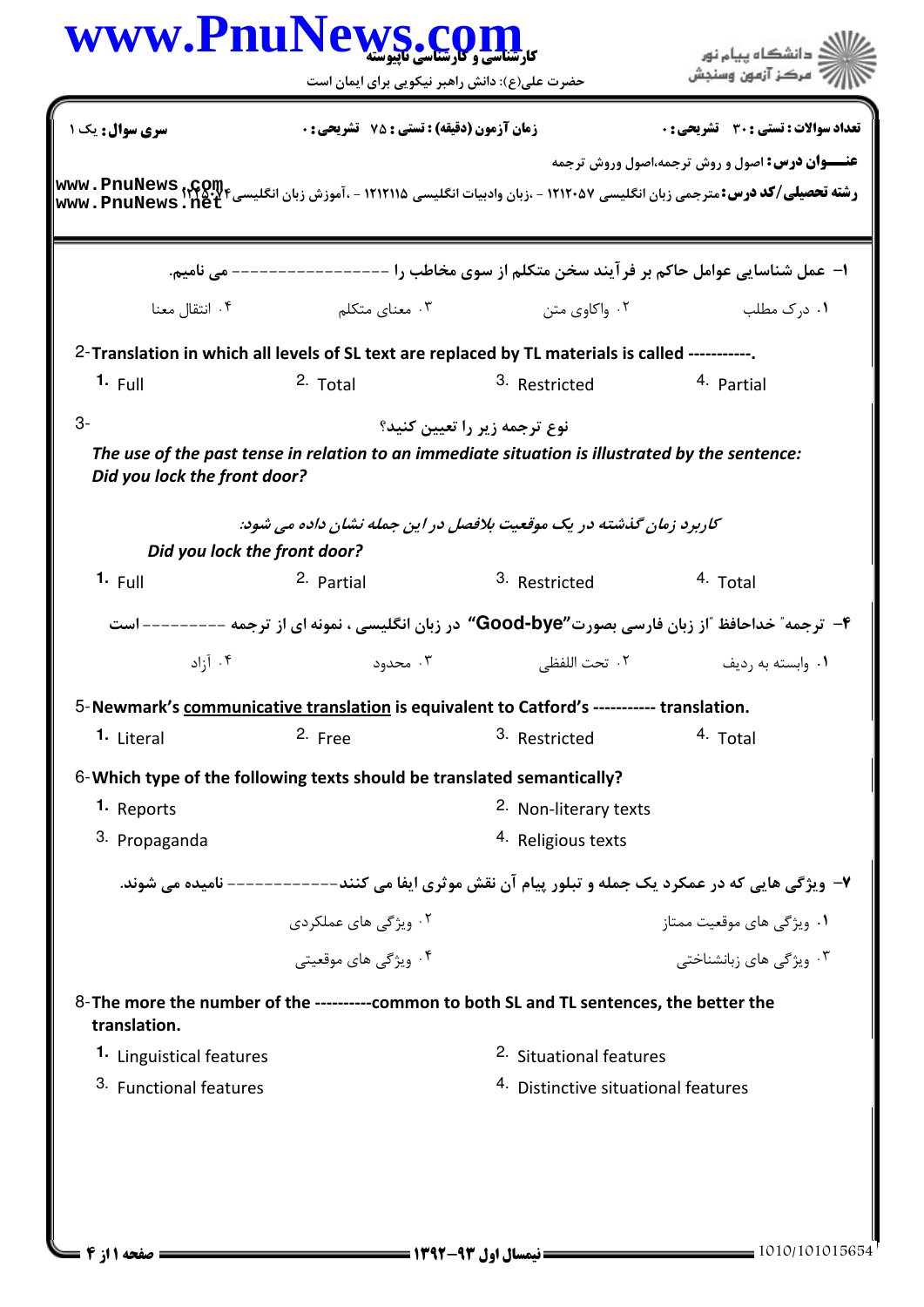|                                            | WWW.PnuNews.com<br>حضرت علی(ع): دانش راهبر نیکویی برای ایمان است                                                          |                                                                                        | الاد دانشگاه پيام نور<br>الا مرکز آزمون وسنجش                                                                                                                                                                               |  |  |  |
|--------------------------------------------|---------------------------------------------------------------------------------------------------------------------------|----------------------------------------------------------------------------------------|-----------------------------------------------------------------------------------------------------------------------------------------------------------------------------------------------------------------------------|--|--|--|
| <b>سری سوال :</b> یک ۱                     | زمان آزمون (دقيقه) : تستى : 75 تشريحى : 0                                                                                 |                                                                                        | تعداد سوالات : تستى : 30 - تشريحي : 0                                                                                                                                                                                       |  |  |  |
|                                            |                                                                                                                           |                                                                                        | <b>عنـــوان درس:</b> اصول و روش ترجمه،اصول وروش ترجمه<br><b>رشته تحصیلی/کد درس:</b> مترجمی زبان انگلیسی ۱۲۱۲۰۵۷ - ،زبان وادبیات انگلیسی ۱۲۱۲۱۱۵ - ،آموزش زبان انگلیسی <b>۱۲۲۵۰۷۲ و www . PnuNews</b><br>www . PnuNews . net |  |  |  |
|                                            |                                                                                                                           |                                                                                        | ۹- کدام یک از جملات زیر نادرست است؟                                                                                                                                                                                         |  |  |  |
|                                            | ۰۱ در انتخاب معادلهای ترجمه ای، مترجم نمی تواند برای عناصر زبان مبدأ بدون در نظر گرفتن نظام مربوط معادل پیدا كند.         |                                                                                        |                                                                                                                                                                                                                             |  |  |  |
|                                            |                                                                                                                           | ۰۲ آنچه باید برای مترجم اهمیت داشته باشد، ارزش و نقش عناصر زبانی است نه صورت آنها.     |                                                                                                                                                                                                                             |  |  |  |
|                                            |                                                                                                                           | ۰۳ بنا به اصل زبانشناسی ساختاری، ارزش عناصر زبانی در خارج از نظام زبانی تبلور می یابد. |                                                                                                                                                                                                                             |  |  |  |
|                                            | ۰۴ وقتی مترجم بخواهد معادل کلمه ای انگلیسی را در فارسی بیابد، باید ابتدا متن یا جمله ای که کلمه در آن بکار رفته را ببیند. |                                                                                        |                                                                                                                                                                                                                             |  |  |  |
|                                            | - معروفند.                                                                                                                | ∙ا− روابط همنشینی در سطح واژه ها اصطلاحاً به روابط                                     |                                                                                                                                                                                                                             |  |  |  |
| ۰۴ شمولیت                                  | ۰۳ هم معنایی                                                                                                              | ۰۲ همایشی                                                                              | ١. معنايي                                                                                                                                                                                                                   |  |  |  |
| "Car, bus and truck"                       | 11-What kind of semantic relationship can be found in the following words?                                                |                                                                                        |                                                                                                                                                                                                                             |  |  |  |
| 1. Co-hyponymy                             | 2. Antonymy                                                                                                               | 3. Incompatibility                                                                     | 4. Converseness                                                                                                                                                                                                             |  |  |  |
|                                            | We are interested in football.                                                                                            |                                                                                        | <b>۱۲- در جمله زیر چند لغت و چند کلمه وجود دارد؟</b>                                                                                                                                                                        |  |  |  |
| ۴. ۳کلمه ۵ افت                             |                                                                                                                           | ا ۵ کلمه ۳ افت مسلسله ۱۲ کلمه ۵ افت                                                    | ل ∆ كلمه ۴ أ <del>ف</del> ت                                                                                                                                                                                                 |  |  |  |
| "The nurse was looking after the patient." | 13-Determine the non-idiomatic collocations in the following sentence:                                                    |                                                                                        |                                                                                                                                                                                                                             |  |  |  |
| 1. Was looking                             |                                                                                                                           | <sup>2.</sup> Looking after                                                            |                                                                                                                                                                                                                             |  |  |  |
| 3. Looking after the patient               |                                                                                                                           | <sup>4.</sup> Was looking after                                                        |                                                                                                                                                                                                                             |  |  |  |
|                                            | 14--------- meaning is that which a piece of language coveys about the social circumstances of its use.                   |                                                                                        |                                                                                                                                                                                                                             |  |  |  |
| 1. Connotative                             | <sup>2</sup> Referential                                                                                                  | 3. Affective                                                                           | 4. Stylistic                                                                                                                                                                                                                |  |  |  |
|                                            |                                                                                                                           |                                                                                        | 15- معنی فارسی کلمه ای که زیر آن خط کشیده شده کدام است؟                                                                                                                                                                     |  |  |  |
|                                            | They chucked a stone at the cops and then did a bunk with the loot.                                                       |                                                                                        |                                                                                                                                                                                                                             |  |  |  |
| ۰۴ ماموران دولتی                           | ۰۳ آژدان ها                                                                                                               | ۰۲ پلیس ها                                                                             | ۰۱ تاکسی ها                                                                                                                                                                                                                 |  |  |  |
|                                            |                                                                                                                           |                                                                                        | ۱۶– ″حسن تعبیر″ با کدام یک از معانی زیر مرتبط است؟                                                                                                                                                                          |  |  |  |
| ۰۴ انعکاسی                                 | ۰۳ احساسی                                                                                                                 | ۰۲ تجربی                                                                               | ۰۱ سبکی                                                                                                                                                                                                                     |  |  |  |
|                                            |                                                                                                                           |                                                                                        |                                                                                                                                                                                                                             |  |  |  |
|                                            |                                                                                                                           |                                                                                        |                                                                                                                                                                                                                             |  |  |  |

**: صفحه 2 از 4 =**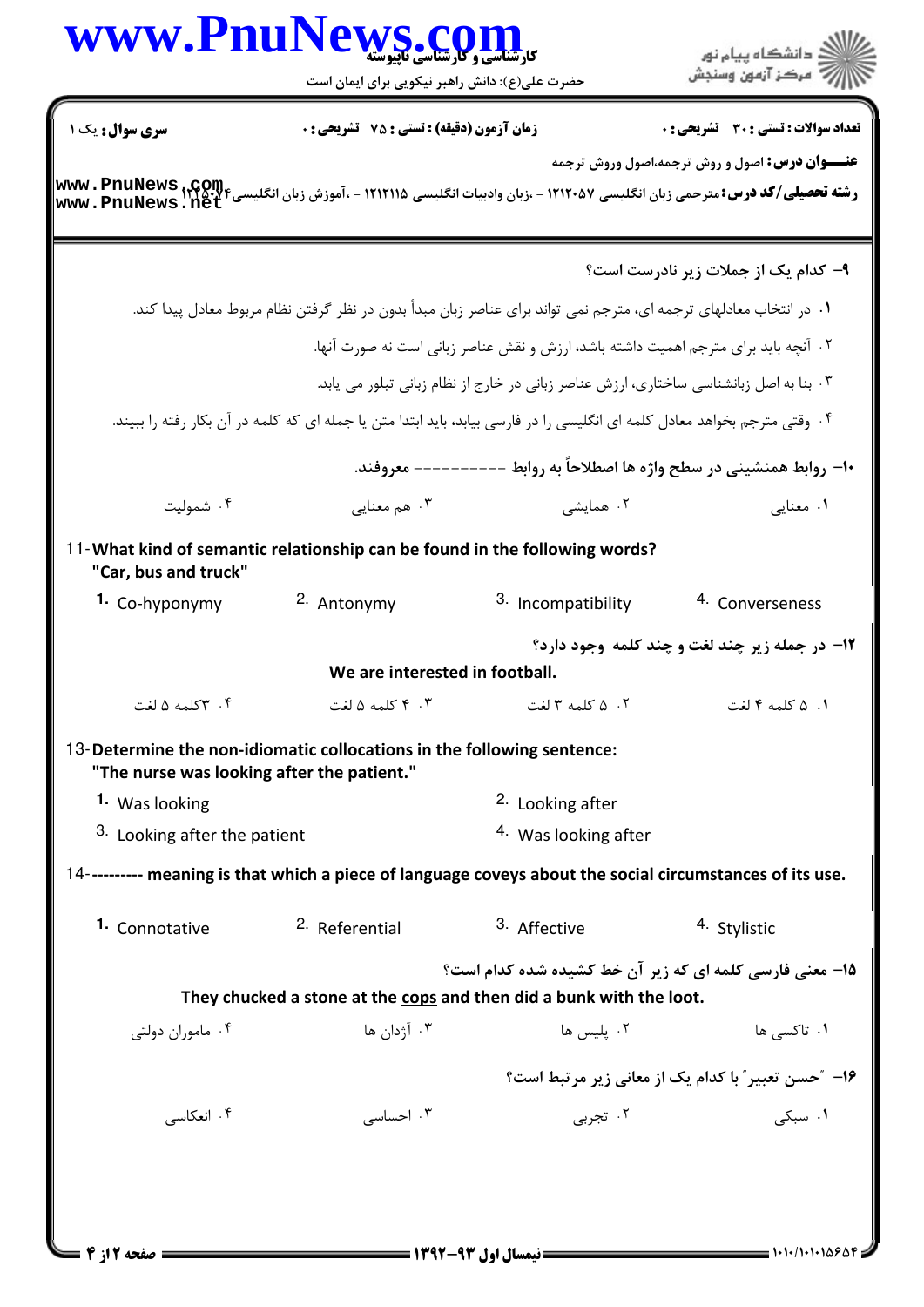| www.PnuNews.com                                                                                           | حضرت علی(ع): دانش راهبر نیکویی برای ایمان است                      |                                                | دانشگاه پيام نور                                                                                             |  |
|-----------------------------------------------------------------------------------------------------------|--------------------------------------------------------------------|------------------------------------------------|--------------------------------------------------------------------------------------------------------------|--|
| سری سوال: ۱ یک                                                                                            | <b>زمان آزمون (دقیقه) : تستی : 75 ٪ تشریحی : 0</b>                 |                                                | تعداد سوالات : تستي : 30 - تشريحي : 0                                                                        |  |
|                                                                                                           |                                                                    |                                                | <b>عنـــوان درس:</b> اصول و روش ترجمه،اصول وروش ترجمه                                                        |  |
| 17-Determine the figurative meaning of following word in Persian and English respectively:<br><u>Bull</u> |                                                                    |                                                |                                                                                                              |  |
| 1. Courage, stupidity                                                                                     |                                                                    | 2. Stupidity, endurance                        |                                                                                                              |  |
| 3. Strength, courage                                                                                      |                                                                    | 4. Wisdom, endurance                           |                                                                                                              |  |
| 18-Fill the blank with the appropriate word.<br>ميوه فاسد : fruit --------                                |                                                                    |                                                |                                                                                                              |  |
| 1. Rancid                                                                                                 | 2. Addled                                                          | 3. Rotten                                      | 4. Corrupt                                                                                                   |  |
| 19-Which one cannot be included in the complement group in a sentence?                                    |                                                                    |                                                |                                                                                                              |  |
| 1. Noun                                                                                                   | 2. Verb                                                            | 3. Adjective                                   | 4. Adverb                                                                                                    |  |
| 20-The lecturer to be invited<br>جمله بالا شكل خلاصه شده كدام جمله زير است؟                               |                                                                    |                                                |                                                                                                              |  |
| 1. The lecturer is to be invited                                                                          |                                                                    | 2. The lecturer which is to be invited         |                                                                                                              |  |
| 3. The lecturer is invited                                                                                |                                                                    | <sup>4.</sup> The lecturer who will be invited |                                                                                                              |  |
|                                                                                                           |                                                                    |                                                | ا۲− کدام یک از Discourse makers زیر، نشاندهنده ارتباط معنایی ″دلیل″ هستند؟                                   |  |
| As soon as . f                                                                                            | So.7                                                               | After . ٢                                      | Before .1                                                                                                    |  |
|                                                                                                           | <del>٢</del> ٢ -------- تكيه گاهي است كه پيام جمله بر آن متكي است. |                                                |                                                                                                              |  |
| ۰۴ ساختمان متنى                                                                                           | ۰۳ متن                                                             | ۰۲ موضوع                                       | ۰۱ خبر                                                                                                       |  |
|                                                                                                           |                                                                    |                                                | <b>۲۳</b> - کدام جمله نادرست است؟                                                                            |  |
|                                                                                                           |                                                                    |                                                | ۰۱ متن در ارائه خطی فرآیند سخن نقش عمده ای ایفا می کند.                                                      |  |
|                                                                                                           |                                                                    |                                                | ۲۰ عنصر موضوع، در برانگیختن اطلاعات لازم از حافظه درازمدت به حافظه کوتاه مدت نقش دریافت کننده متن را داراست. |  |
|                                                                                                           |                                                                    |                                                | ٠٣ عنصر موضوع در هر جمله از نظر نوع اطلاعات جزو اطلاعات قديمي است.                                           |  |
|                                                                                                           |                                                                    |                                                | ۰۴ انتخاب عنصر خبر جملات یک متن، نقش مهمی در فرآیند ادراکی متن و پیام آن دارد.                               |  |
|                                                                                                           |                                                                    |                                                |                                                                                                              |  |
|                                                                                                           |                                                                    |                                                |                                                                                                              |  |
|                                                                                                           |                                                                    |                                                |                                                                                                              |  |
|                                                                                                           |                                                                    |                                                |                                                                                                              |  |
|                                                                                                           |                                                                    |                                                |                                                                                                              |  |